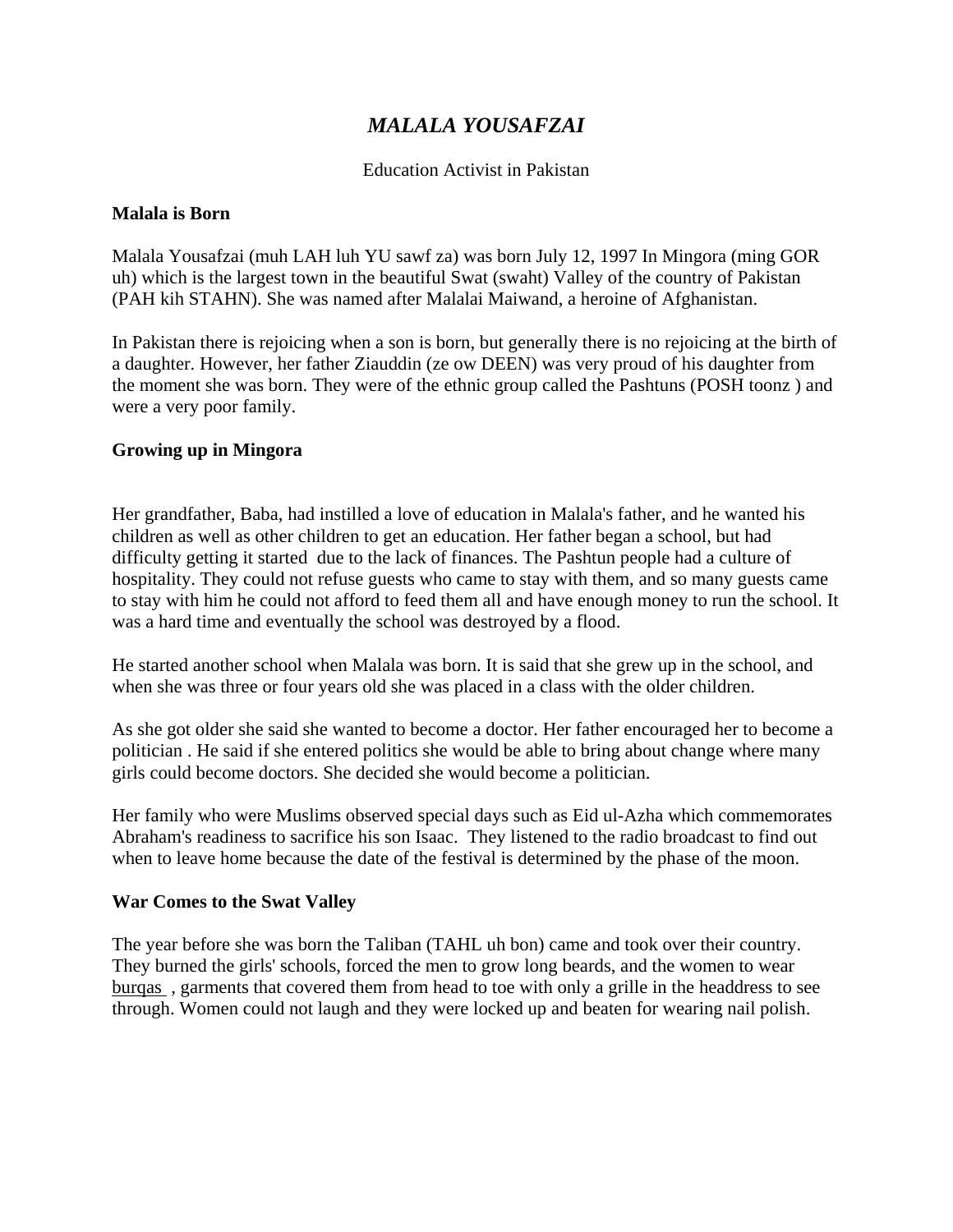#### **Malala Learns Honesty**

When Malala was a child she started stealing jewelry from her friend because she thought her friend had stolen something from her. Then she kept on stealing until her mother confronted her. Malala had to apologize to her friend and her friend's parents. She never stole anything again.

## **The Rubbish Scavengers**

One day she saw poor children scavenging through the rubbish heap collecting cans, glass, paper, and metal in order to get money to help feed their families. She took pity on them and asked her father to give them free places in his school. The school was doing well by this time with about 800 students. He let them come to the school without their parents paying, but some of the richer parents took their children out of the school because they didn't want their children associating with the sons and daughters of the people who cleaned their houses and sewed their clothes.

Malala decided to appeal to God for help for the children. She wrote a letter to Him but didn't know how to get it to Him. First she buried it in the garden, then she rolled it up and tied it to a piece of wood, placed a flower on top of it and placed it in the stream. She felt sure God would find it there.

There were repeated attempts by the government officials to close the girls' school, but they continued to keep the school open.

The terrorist attack that occurred in New York City on September 11, 2001 changed Malala's world because everyone suffered when the search for the Taliban began.

# **The Earthquake**

On October 8, 2005 there was a very large earthquake in the region. More than 73,000 people were killed and 128,000 were injured. 3 and 1/2 million people lost their homes and 6400 schools were destroyed. The Americans were able to send in aid quickly because they already had troops and equipment in Afghanistan.

# **The Taliban Come**

Some of the Islamic groups that came to help after the earthquake were the militant groups. Because many children lost both their parents in the quake and had become orphans, the soldiers took the boys and trained them to be terrorists. The mullahs told the people if they didn't introduce sharia or Islamic law more punishment would come. An Islamic leader named Fazlullah came to the valley. Within 6 months they had people getting rid of their TVs and CDs, burning them in the streets. Women were threatened if they left their houses and people were whipped in the open areas for everyone to see. The Taliban destroyed the Buddhist statues. If they heard children laughing and playing a game, they came in and smashed the game boards.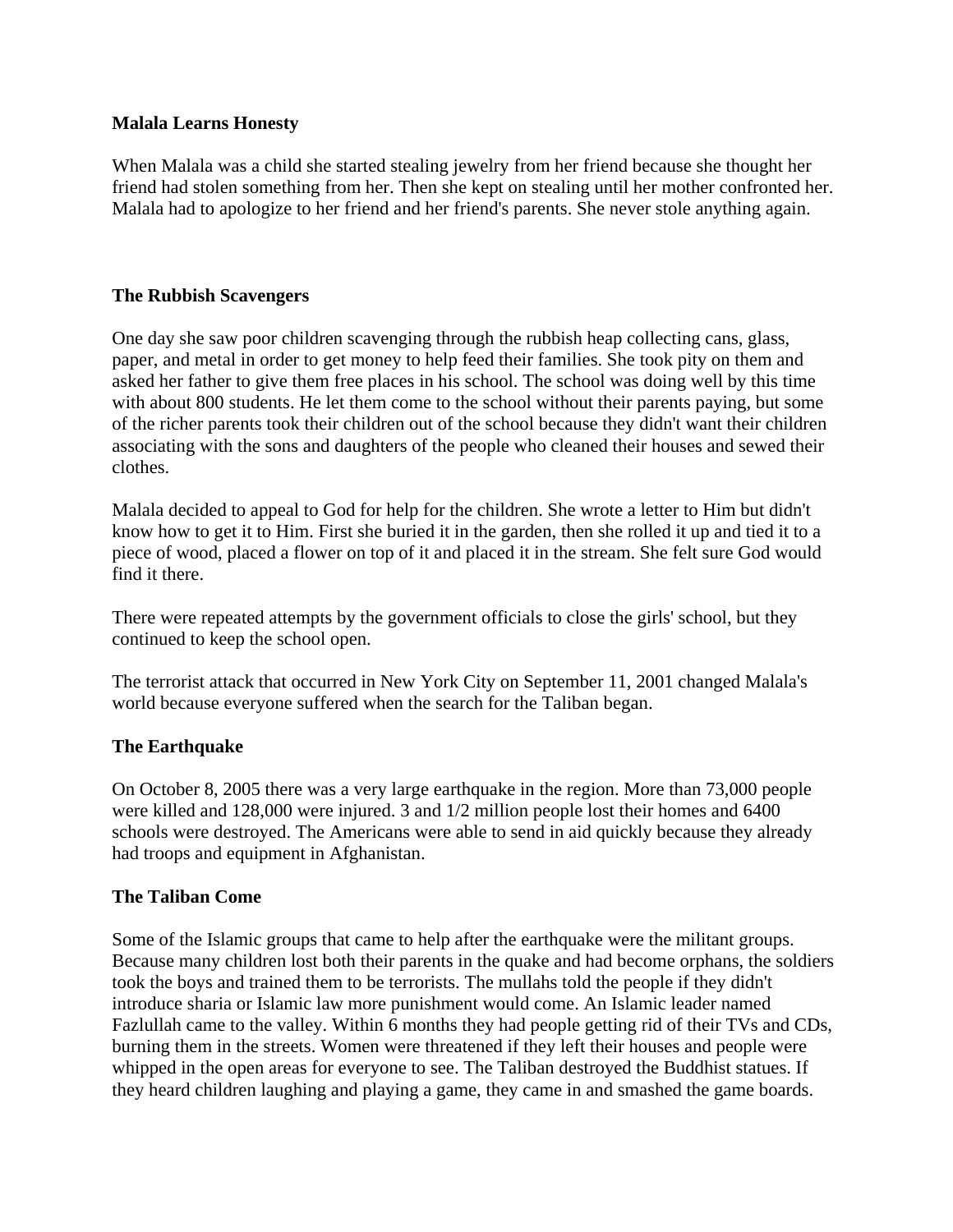Fazlullah said the girls should not be going to school and he began blowing up the schools and destroying them.

## **Speaking Out**

Malala's father said if nobody spoke up, nothing would change. Malala, even though she was a child, began to speak up and give interviews. She wondered, "If one man Fazlullah, can destroy everything, why can't one girl change it?" She and her father appeared on television shows to speak out about the injustices that were occurring.

She began to blog on the BBC Urdu\* website, not using her own name, but calling herself Gul Makai. She wrote about her school. Then the Taliban told them the girls could no longer go to school. They set up sharia courts. The policemen feared for their lives and deserted their jobs.

#### **Fleeing the Country**

Some people when fleeing the country had to go to tent refugee camps. Fortunately, Malala and her family were able to stay with relatives. It was the biggest exodus in Pashtun history. After 3 months they returned to their village, but their house was ruined because it had been occupied by soldiers while they were away.

In July 2010 the floods came and destroyed houses and crops. Fourteen million people were affected and 7000 schools were destroyed.

Osama bin Laden was killed in Pakistan and the people were astonished that he had been hiding in their country for years without being detected.

#### **Malala Receives Threats**

In October 2011 Malala was one of five people nominated for the Children's Peace Prize. She didn't win, but she did get a prize of half a million rupees\*, about \$4500. Her mother feared all the attention she was getting would make her a target for the Taliban. They soon learned threats were being made on her life because she was so brave to speak out.

Malala said she didn't worry about the threats. She said, "Everyone knows they will have to die one day. Nobody can stop death, it doesn't matter if it comes from a Talib or cancer. So I should do whatever I want to do."

But then she began having bad dreams and she became afraid. She checked the locks after everyone had gone to bed. She prayed to God for protection.